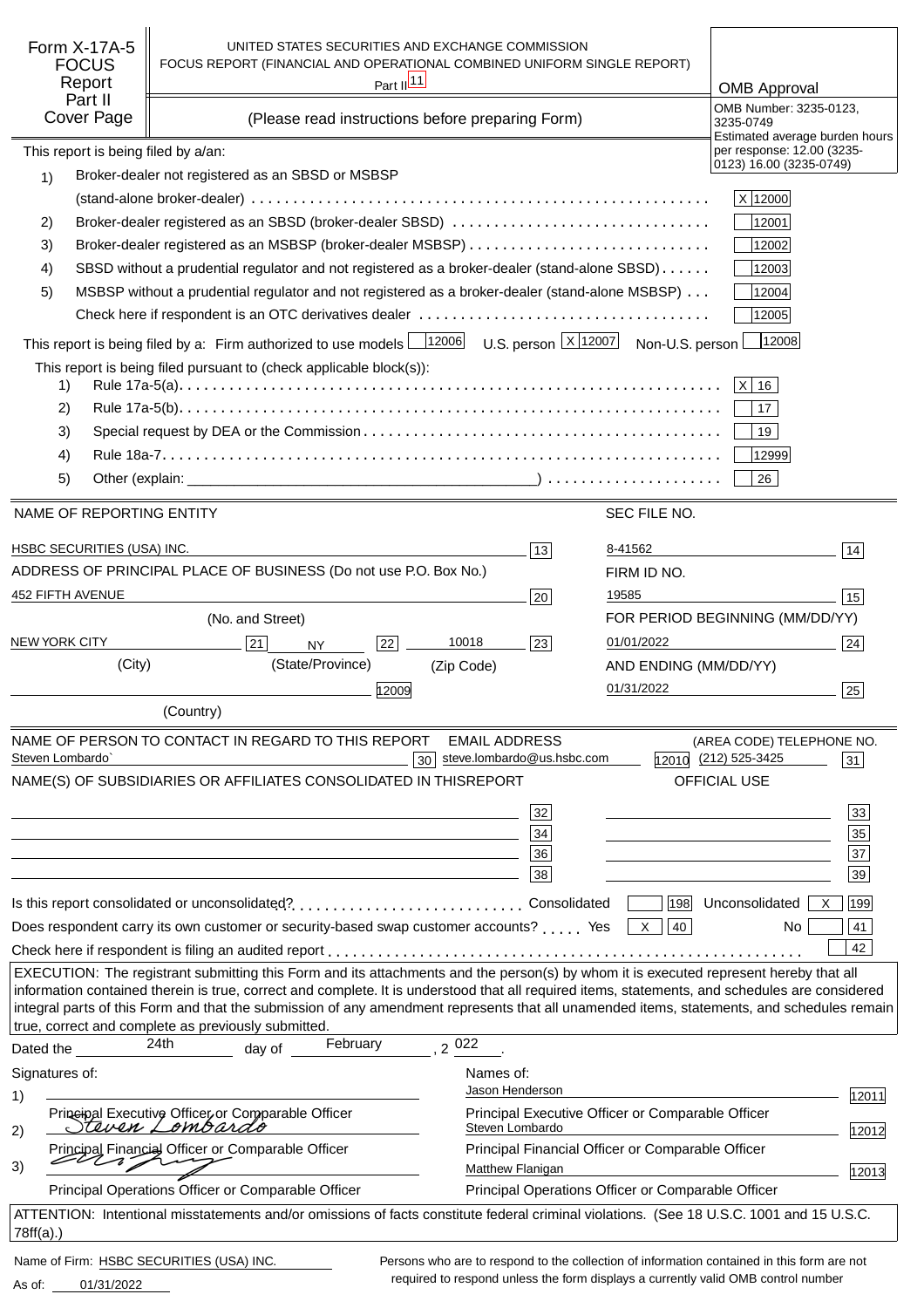Items on this page to be reported by: Futures Commission Merchant

# NET CAPITAL REQUIRED

| A. Risk-Based Requirement                                                                                                                                         |      |            |
|-------------------------------------------------------------------------------------------------------------------------------------------------------------------|------|------------|
| i. Amount of Customer Risk                                                                                                                                        |      |            |
| Maintenance Margin \$ 4,685,854,410 7415                                                                                                                          |      |            |
| 374,868,353 7425<br>ii. Enter 8% of line A.i $\cdots$ $\cdots$ $\cdots$ $\cdots$ $\cdots$ $\cdots$ $\cdots$ $\cdots$ $\cdots$ $\cdots$ $\cdots$ $\cdots$ $\cdots$ |      |            |
| iii. Amount of Non-Customer Risk                                                                                                                                  |      |            |
|                                                                                                                                                                   |      |            |
| 57,841,269 7445                                                                                                                                                   |      |            |
| 7446<br>v. Amount of uncleared swap margin $\dots \dots$ \$                                                                                                       |      |            |
| vi. If the FCM is also registered as a swap dealer, enter 2% of Line A.v $\cdots \cdots$ \$                                                                       | 7447 |            |
| 432,709,622 7455<br>vii. Enter the sum of Lines Aii, A.iv and A.vi. $\cdots \cdots \cdots \cdots \cdots \cdots \cdots$ \$                                         |      |            |
| 1,000,000 7465                                                                                                                                                    |      |            |
|                                                                                                                                                                   | 7475 |            |
| D. Minimum CFTC Net Capital Requirement.                                                                                                                          |      |            |
|                                                                                                                                                                   |      | 432.709.62 |

Note: If amount on Line D is greater than the minimum net capital requirement computed on Item 3760, then enter this greater amount on Item 3760. The greater of the amount required by the SEC or CFTC is the minimum net capital requirement.

475,980,584 \$ CFTC early warning level – enter the greatest of 110% of Line A.vii. or 150% of Line B or 150% of Line C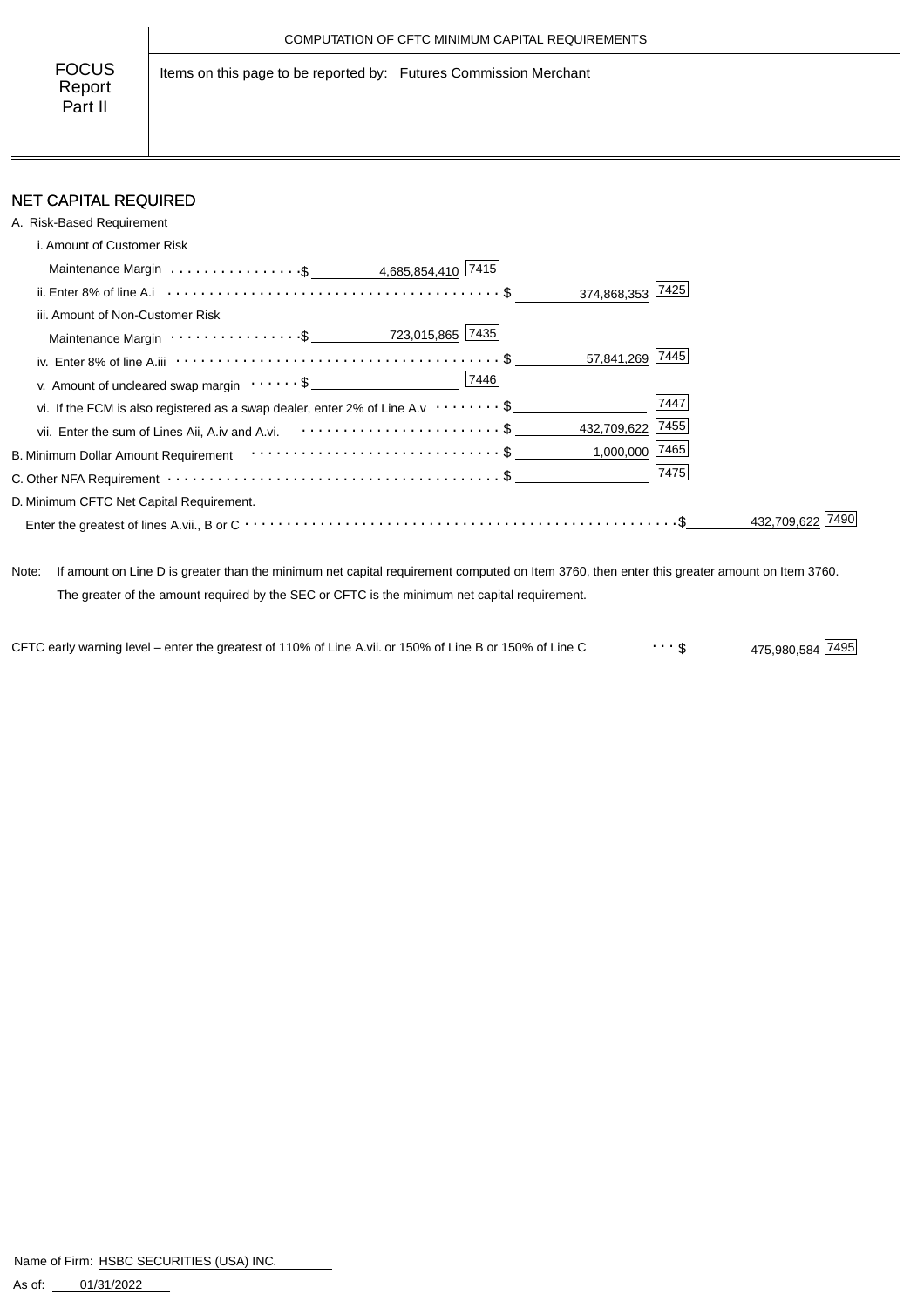Part II | Items on this page to be reported by: Futures Commission Merchant

### SEGREGATION REQUIREMENTS

| 1. Net ledger balance                                                                                                                                                                                                                                                            |                        |              |
|----------------------------------------------------------------------------------------------------------------------------------------------------------------------------------------------------------------------------------------------------------------------------------|------------------------|--------------|
| A. Cash                                                                                                                                                                                                                                                                          | 3,699,813,599 7010     |              |
| B. Securities (at market) $\cdots$ $\cdots$ $\cdots$ $\cdots$ $\cdots$ $\cdots$ $\cdots$ $\cdots$ $\cdots$ $\cdots$ $\cdots$ $\cdots$ $\cdots$ $\cdots$ $\cdots$ $\cdots$                                                                                                        | 867,411,580 7020       |              |
| 2. Net unrealized profit (loss) in open futures contracts traded on a contract market \$                                                                                                                                                                                         | $(818, 563, 484)$ 7030 |              |
| 3. Exchange traded options                                                                                                                                                                                                                                                       |                        |              |
|                                                                                                                                                                                                                                                                                  | 1,222,370,672 7032     |              |
| B. Deduct market value of open option contracts granted (sold) on a contract market $\cdots\cdots\cdots\cdots\cdots\cdots$                                                                                                                                                       | 251,925,142) 7033      |              |
|                                                                                                                                                                                                                                                                                  | 4,719,107,225 7040     |              |
| 5. Accounts liquidating to a deficit and accounts with debit balances                                                                                                                                                                                                            |                        |              |
|                                                                                                                                                                                                                                                                                  |                        |              |
|                                                                                                                                                                                                                                                                                  |                        | 1,100 7050   |
|                                                                                                                                                                                                                                                                                  | 4,719,108,325 7060     |              |
| <b>FUNDS IN SEGREGATED ACCOUNTS</b>                                                                                                                                                                                                                                              |                        |              |
| 7. Deposited in segregated funds bank accounts                                                                                                                                                                                                                                   |                        |              |
| A. Cash                                                                                                                                                                                                                                                                          | 9,442,895 7070         |              |
| B. Securities representing investments of customers' funds (at market) (and market) and contain the securities representing investments of customers' funds (at market) (b) and contain the securities representing investment                                                   |                        | 0 7080       |
|                                                                                                                                                                                                                                                                                  | 16,641,611 7090        |              |
| 8. Margins on deposit with derivatives clearing organizations of contract markets                                                                                                                                                                                                |                        |              |
| A. Cash                                                                                                                                                                                                                                                                          | 2,782,745,276 7100     |              |
|                                                                                                                                                                                                                                                                                  |                        | $0$   $7110$ |
|                                                                                                                                                                                                                                                                                  |                        |              |
|                                                                                                                                                                                                                                                                                  | 197,249,112 7130       |              |
| 10. Exchange traded options                                                                                                                                                                                                                                                      |                        |              |
|                                                                                                                                                                                                                                                                                  |                        |              |
| B. Value of open short option contracts (all contexts) and context and context and context and context and context and context and context and context and context and context and context and context and context and context                                                   | 251,925,142) 7133      |              |
| 11. Net equities with other FCMs                                                                                                                                                                                                                                                 |                        |              |
| A. Net liquidating equity                                                                                                                                                                                                                                                        | $(101, 943)$ 7140      |              |
|                                                                                                                                                                                                                                                                                  |                        | 7160         |
| C. Securities held for particular customers or option customers in lieu of cash (at market) ···················\$                                                                                                                                                                | 23,548,828 7170        |              |
| $\overline{\hspace{1cm}}$ $\hspace{1.5cm}$ $\hspace{1.5cm}$ $\hspace{1.5cm}$ $\hspace{1.5cm}$ $\hspace{1.5cm}$ $\hspace{1.5cm}$ $\hspace{1.5cm}$ $\hspace{1.5cm}$ $\hspace{1.5cm}$ $\hspace{1.5cm}$ $\hspace{1.5cm}$ $\hspace{1.5cm}$<br>12. Segregated funds on hand (describe: | 1,727,002 7150         |              |
|                                                                                                                                                                                                                                                                                  | 4,827,192,450 7180     |              |
|                                                                                                                                                                                                                                                                                  | 108,084,125 7190       |              |
|                                                                                                                                                                                                                                                                                  | 96,000,000 7194        |              |
|                                                                                                                                                                                                                                                                                  |                        |              |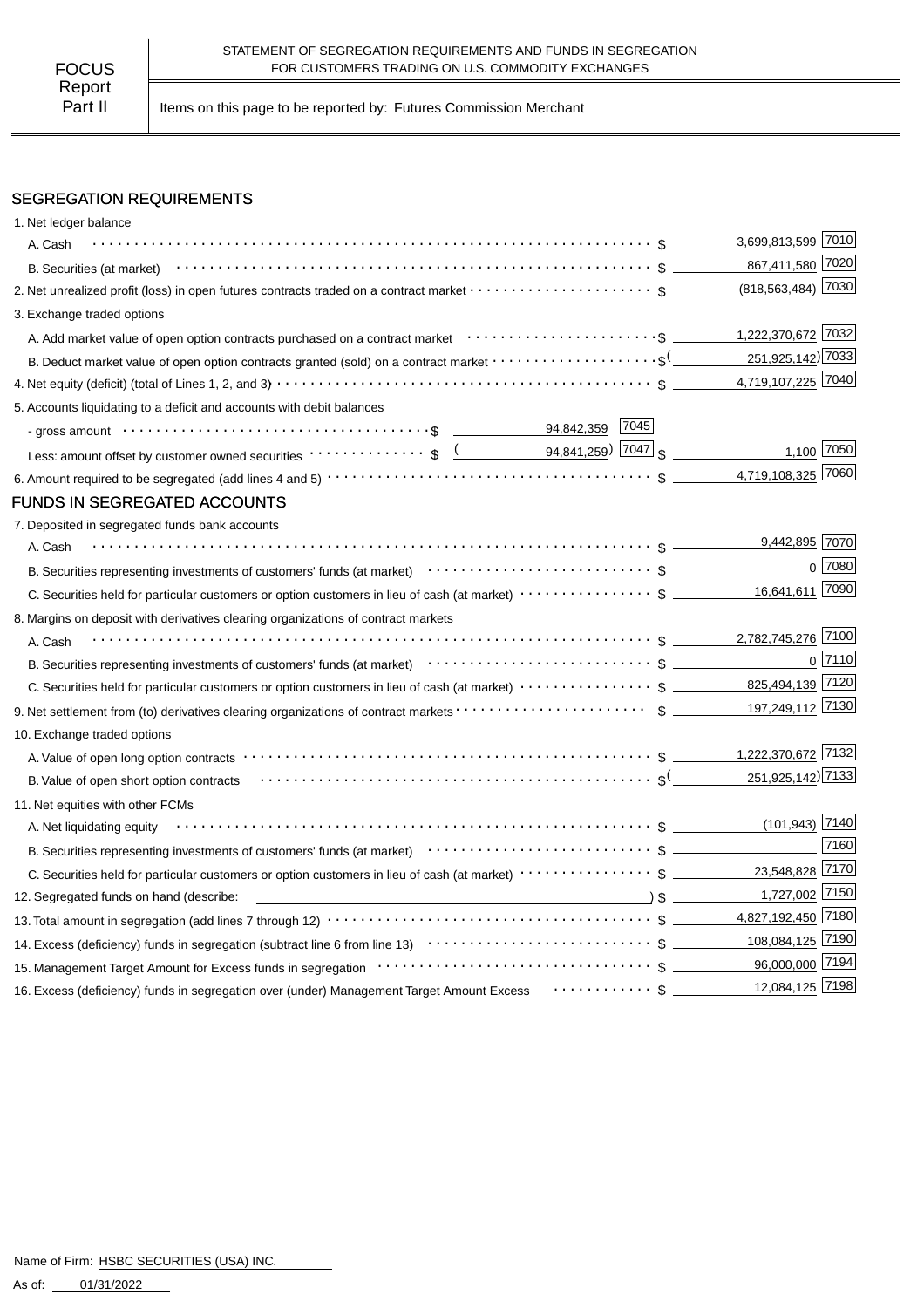#### STATEMENT OF CLEARED SWAPS CUSTOMER SEGREGATION REQUIREMENTS AND FUNDS IN CLEARED SWAPS CUSTOMER ACCOUNTS UNDER SECTION 4D(F) OF THE COMMODITY EXCHANGE ACT

Items on this page to be reported by: Futures Commission Merchant

## CLEARED SWAPS CUSTOMER REQUIREMENTS

| 1. Net ledger balance                                                                                                                                                                                                          |                                  |
|--------------------------------------------------------------------------------------------------------------------------------------------------------------------------------------------------------------------------------|----------------------------------|
| A. Cash                                                                                                                                                                                                                        | 2,080,677,566 8500               |
| B. Securities (at market) $\cdots$ $\cdots$ $\cdots$ $\cdots$ $\cdots$ $\cdots$ $\cdots$ $\cdots$ $\cdots$ $\cdots$ $\cdots$ $\cdots$ $\cdots$ $\cdots$ $\cdots$ $\cdots$                                                      | 1,028,483,318 8510               |
|                                                                                                                                                                                                                                | $(1,592,356,980)$ 8520           |
| 3. Cleared swaps options                                                                                                                                                                                                       |                                  |
|                                                                                                                                                                                                                                | 0   8530                         |
| B. Market value of open cleared swaps option contracts granted (sold) $\cdots \cdots \cdots \cdots \cdots \cdots \cdots$                                                                                                       | $0$ <sup>8540</sup>              |
|                                                                                                                                                                                                                                | 1,516,803,904 8550               |
| 5. Accounts liquidating to a deficit and accounts with debit balances                                                                                                                                                          |                                  |
| - gross amount \\contract \\contract \\contract \\contract \\contract \\contract \\contract \\contract \\contract \\contract \\contract \\contract \\contract \\contract \\contract \\contract \\contract \\contract \\contrac |                                  |
| Less: amount offset by customer owned securities $\cdots \cdots \cdots$ , $\sqrt{(2.25 \cdot 10^{-10} \text{ J} \cdot 10^{-10})}$                                                                                              | 82,021 8580                      |
|                                                                                                                                                                                                                                | 1,516,885,925 8590               |
| FUNDS IN CLEARED SWAPS CUSTOMER SEGREGATED ACCOUNTS                                                                                                                                                                            |                                  |
| 7. Deposited in cleared swaps customer segregated accounts at banks                                                                                                                                                            |                                  |
| A. Cash                                                                                                                                                                                                                        | 8,794,129 8600                   |
|                                                                                                                                                                                                                                | 0 8610                           |
|                                                                                                                                                                                                                                | 4,791,139 8620                   |
| 8. Margins on deposit with derivatives clearing organizations in cleared swaps customer segregated accounts                                                                                                                    |                                  |
| A. Cash                                                                                                                                                                                                                        | 574,847,259 8630                 |
| B. Securities representing investment of cleared swaps customers' funds (at market)                                                                                                                                            | 0   8640                         |
|                                                                                                                                                                                                                                |                                  |
|                                                                                                                                                                                                                                |                                  |
| 10. Cleared swaps options                                                                                                                                                                                                      |                                  |
|                                                                                                                                                                                                                                | $0^{8670}$                       |
|                                                                                                                                                                                                                                | 0 8680                           |
| 11. Net equities with other FCMs                                                                                                                                                                                               |                                  |
| $\mathcal{L}$ . The contract of the contract of the contract of the contract of the contract of $\mathcal{L}$<br>A. Net liquidating equity                                                                                     | 0   8690                         |
|                                                                                                                                                                                                                                | $0 \overline{8700}$              |
|                                                                                                                                                                                                                                | $0^{8710}$                       |
| 12. Cleared swaps customer funds on hand (describe: _____________________________                                                                                                                                              | 0 8715<br>s                      |
| 13. Total amount in cleared swaps customer segregation (add Lines 7 through 12) $\cdots\cdots\cdots\cdots\cdots\cdots\cdots\$ \$ _________1,604,280,496 8720                                                                   |                                  |
| 14. Excess (deficiency) funds in cleared swaps customer segregation (subtract Line 6 from Line 13) $\cdots\cdots\cdots$ \$                                                                                                     | 87,394,571 8730                  |
| 15. Management target amount for excess funds in cleared swaps segregated accounts \$                                                                                                                                          | 75,000,000 8760                  |
| 16. Excess (deficiency) funds in cleared swaps customer segregated accounts over (under) management target<br>excess                                                                                                           | 12,394,571 8770<br>$\frac{1}{2}$ |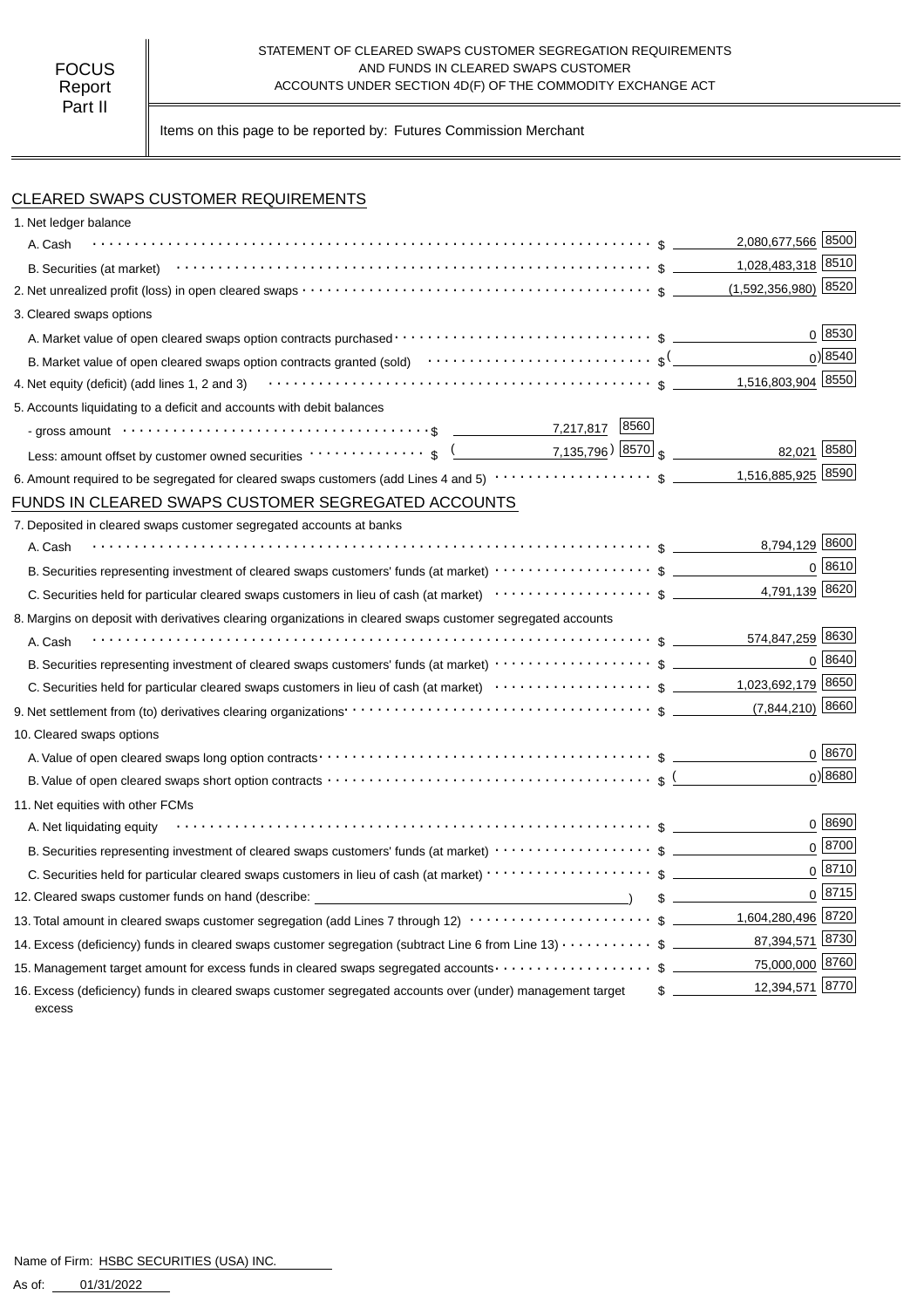| FOCUS   |  |
|---------|--|
| Report  |  |
| Part II |  |

Items on this page to be reported by a: Futures Commission Merchant

| 1. Amount required to be segregated in accordance with 17 CFR 32.6 ··································\$                                       | 7200 |
|-----------------------------------------------------------------------------------------------------------------------------------------------|------|
| 2. Funds/property in segregated accounts                                                                                                      |      |
| 7210<br>A. Cash $\cdots$ $\cdots$ $\cdots$ $\cdots$ $\cdots$ $\cdots$ $\cdots$ $\cdots$ $\cdots$ $\cdots$ $\cdots$ $\cdots$ $\cdots$ $\cdots$ |      |
| 7220                                                                                                                                          |      |
| C. Total funds/property in segregated accounts $\cdots \cdots \cdots \cdots \cdots \cdots \cdots \cdots \cdots \cdots \cdots \cdots \cdots$   | 7230 |
|                                                                                                                                               | 7240 |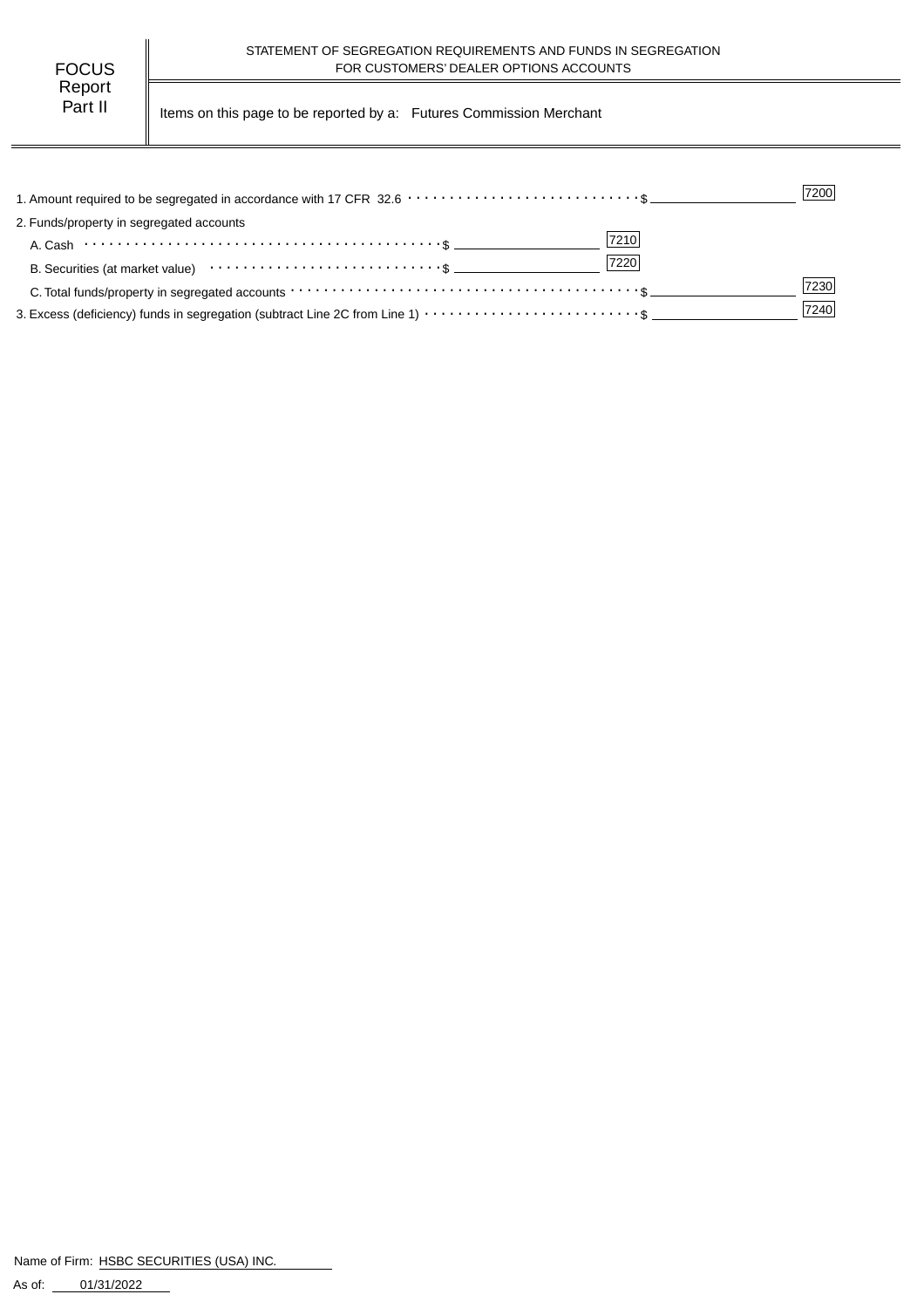#### STATEMENT OF SECURED AMOUNTS AND FUNDS HELD IN SEPARATE ACCOUNTS FOR FOREIGN FUTURES FOCUS IN SEPARALE ACCOUNTS FOR FOREIGN FUTURES<br>AND FOREIGN OPTIONS CUSTOMERS PURSUANT TO CFTC REGULATION 30.7

Part II | Items on this page to be reported by a: Futures Commission Merchant

#### FOREIGN FUTURES AND FOREIGN OPTIONS SECURED AMOUNTS

| Amount required to be set aside pursuant to law, rule or regulation of a foreign government<br>or a rule of a self-regulatory organization authorized thereunder $\ldots \ldots \ldots \ldots \ldots \ldots \ldots \ldots \ldots \ldots \ldots$ . |                |             | 7305       |
|---------------------------------------------------------------------------------------------------------------------------------------------------------------------------------------------------------------------------------------------------|----------------|-------------|------------|
| 1. Net ledger balance - Foreign futures and foreign option trading - All Customers                                                                                                                                                                |                |             |            |
| A. Cash                                                                                                                                                                                                                                           |                | 135,616,106 | 7315       |
| B. Securities (at market)                                                                                                                                                                                                                         |                | 22,998,091  | 7317       |
| 2. Net unrealized profit (loss) in open futures contracts traded on a foreign board of trade \$                                                                                                                                                   |                | (2,342,115) | 7325       |
| 3. Exchange traded options                                                                                                                                                                                                                        |                |             |            |
| A. Market value of open option contracts purchased on a foreign board of trade\$                                                                                                                                                                  |                |             | $0^{7335}$ |
| B. Market value of open contracts granted (sold) on a foreign board of trade \$                                                                                                                                                                   |                |             | $0^{7337}$ |
| 4. Net equity (deficit)(add lines 1.2. and 3.)  ……………………………………………………………………………………… \$                                                                                                                                                              |                | 156,272,082 | 7345       |
| 5. Accounts liquidating to a deficit and accounts with                                                                                                                                                                                            |                |             |            |
|                                                                                                                                                                                                                                                   | 173 7351       |             |            |
| Less: amount offset by customer owned securities \$ (                                                                                                                                                                                             | $_0$ ) 7352 \$ | 173         | 7354       |
| 6. Amount required to be set aside as the secured amount - Net Liquidating Equity Method (add lines 4 and 5)  \$                                                                                                                                  |                | 156,272,255 | 7355       |
| 7. Greater of amount required to be set aside pursuant to foreign jurisdiction (above) or line 6. [1] [1] 7. [1] \$                                                                                                                               |                | 156,272,255 | 7360       |